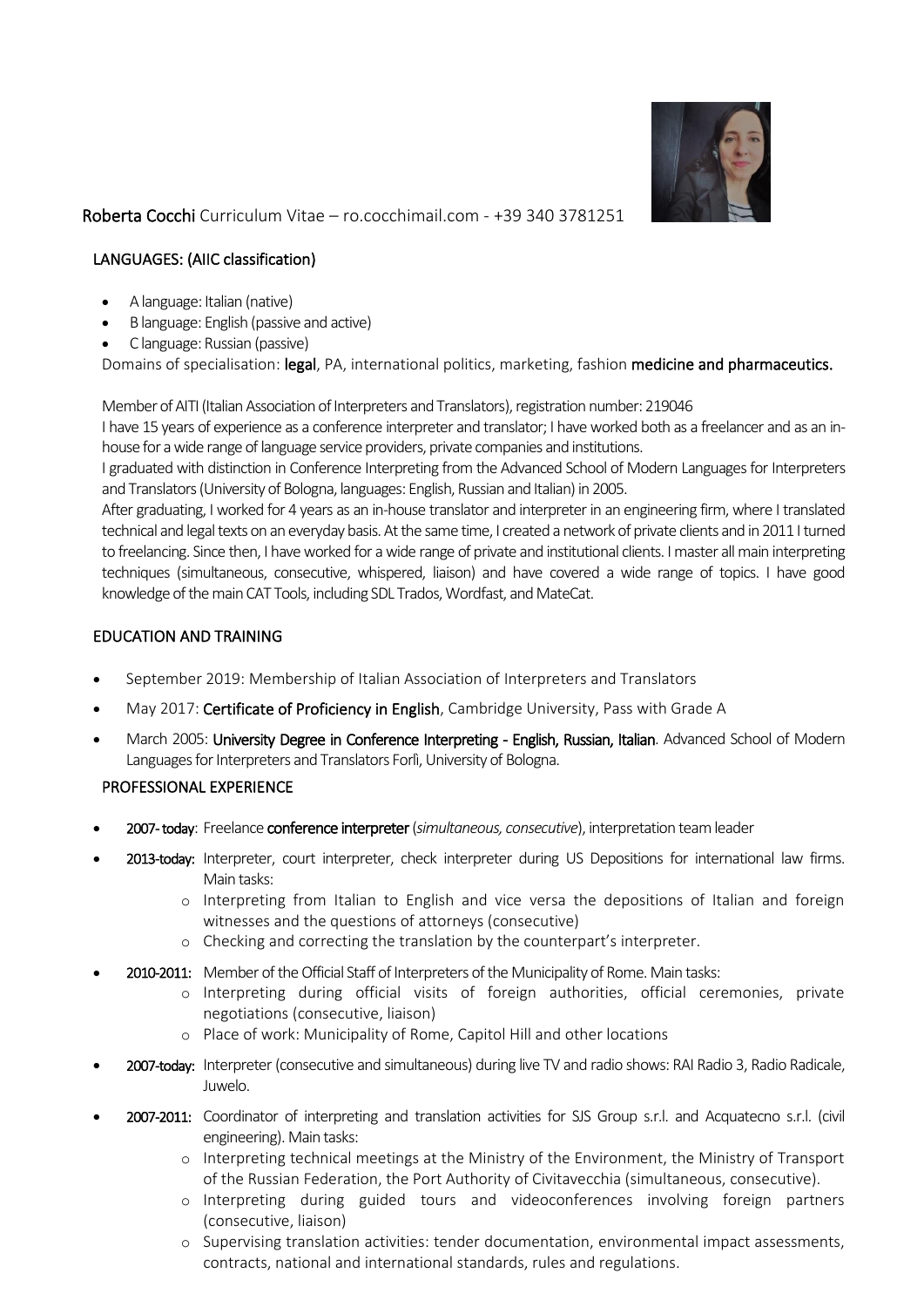- o Place of work: SJS Group s.r.l., via Collina 36, 00198, Rome, Italy.
- 2017-today: Member of the Official Roll of Translators of the University of Rome Tor Vergata for the translation and revision of texts from and into English.
- 2007-today: freelance translator(EN-IT-RUS)
- 2012- 2018: Interpreter (consecutive and simultaneous) for Deutsche Bank Press Conference and presentation of the solo exhibition of the "Artist of the Year Award" (September, Rome Museum of Contemporary Arts (MACRO) and MAXXI Museum)
- 2007- today: Team leader of interpretation teams for Esse J srl., Pambianco Strategie d'Impresa s.r.l., CIES Onlus

## RECENT CONFERENCE INTERPRETING ASSIGNMENTS\*:

#### Medicine and pharmaceutics

- Presentation of the Italian and European Atlas on the Access to Contraception, European parliamentary Forum, International House of Women, Rome (Consecutive, simultaneous, February 28th, 2020)
- ISSN (International Society of Sports Nutrition) Congress, "Sports Nutrition, from Science to Practice" Hilton Fiumicino Airport, Rome (simultaneous, November 29<sup>th</sup>, - December 1<sup>st</sup> 2019, EN-IT-EN)
- Maccarese Training Centre for the Development of Agriculture and Livestock, Workshop on bedding and management of calf pens, Maccarese, Castello di San Giorgio, November 18<sup>th</sup> and 19<sup>th</sup>, 2019
- SIME International Congress (Italian Society of Aesthetic Medicine): "*The future of well-being. A new generation of aesthetic medicine*", (simultaneous, Hilton Cavalieri Hotel, Rome, May 2019)
- Conference "*Beyond nutraceutics: a perspective on the future of agriculture*", Association of Foreign press in Italy, Rome, (simultaneous, June 14<sup>th</sup>, 2019 EN-IT-EN)
- Meetings of the Sandoz top management and the managers of the distribution network. Hotel Sheraton Parco dei Medici. Rome, (simultaneous, February 2019 EN-IT-EN)
- European Economic and Social Committee, Section for Employment, Social Affairs and Citizenship, Study Group on Disability Rights, COUNTRY VISIT – ITALY "*Inclusive education of persons with disabilities*" Roma, (simultaneous, consecutive 14-15-16 November 2018, EN-IT-EN)
- Enrolment, follow-up, collection, storage and dispatch of umbilical cord blood to external collection centres, Policlinico Gemelli and Santo Spirito Hospital, Rome, (simultaneous, December 2018 EN-IT-EN)
- GlaxoSmith Kline, *Sales Conference on rare disease medical specialties* Verona, (simultaneous, June 05th, 2018)
- Congresso Internazionale SIME Società Italiana di Medicina Estetica: "*The elegance of aesthetic medicine*", Hotel Hilton Cavalieri, Roma (simultaneous, Hilton Cavalieri Hotel, Rome, May 2018)
- SIME International Congress (Italian Society of Aesthetic Medicine) "Progress in Regenerative Aesthetic Medicine", (simultaneous, Hilton Cavalieri Hotel, Rome, May 2017)
- International Congress "*Frailty and multimorbidity: risk assessment, prevention and management*"; "*Twinning and European Partnerships on Active and Healthy Aging (EIP on AHA)*" (simultaneous, University Hospital "Federico II", Naples, September 2017)
- "*Assessing Sign Language in Clinical and Classroom Environment*", (simultaneous, Italian Institute for the Deaf, Rome, November 2017)
- Simultaneous interpreting for Associazione 21 luglio "Training Programme: Supporting families for the well-being of children 0-3 years of age", (simultaneous, January 2017, Rome)
- Simultaneous Interpreting at SIE (Italian Society of Endodontics) International Congress (November 2016, "*Saving teeth: the endochallenge*", Auditorium del Massimo, Rome)
- National Healthcare Institute, Congress "TO BE THERE FOR SOMEONE ELSE. GIVE PLASMA, SHARE LIFE National Week of Blood Donation", Rome, (simultaneous, June 15<sup>th</sup>, 2018)
- Interpreter for Sigma Tau s.p.a. (various locations in Rome and Milan)

# Politics, human rights, and PA

- UNHCR and IARMJI (international association of refugee and migration judges. UNHCR PRACTICAL WORKSHOP FOR JUDGES on preliminary ruling references to the CJEU in the field of asylum, Rome, Supreme Court of Cassation, Piazza Cavour, 00193 Rome, Italy, (simultaneous, December 20<sup>th</sup>, 2019)
- Italian Association of Municipalities, Round Table "*Transparent qualifications for boosting the quality of services addressed to asylum seekers and refugees*", Rome, ANCI Conference Hall, via dei Prefetti 46, (simultaneous, June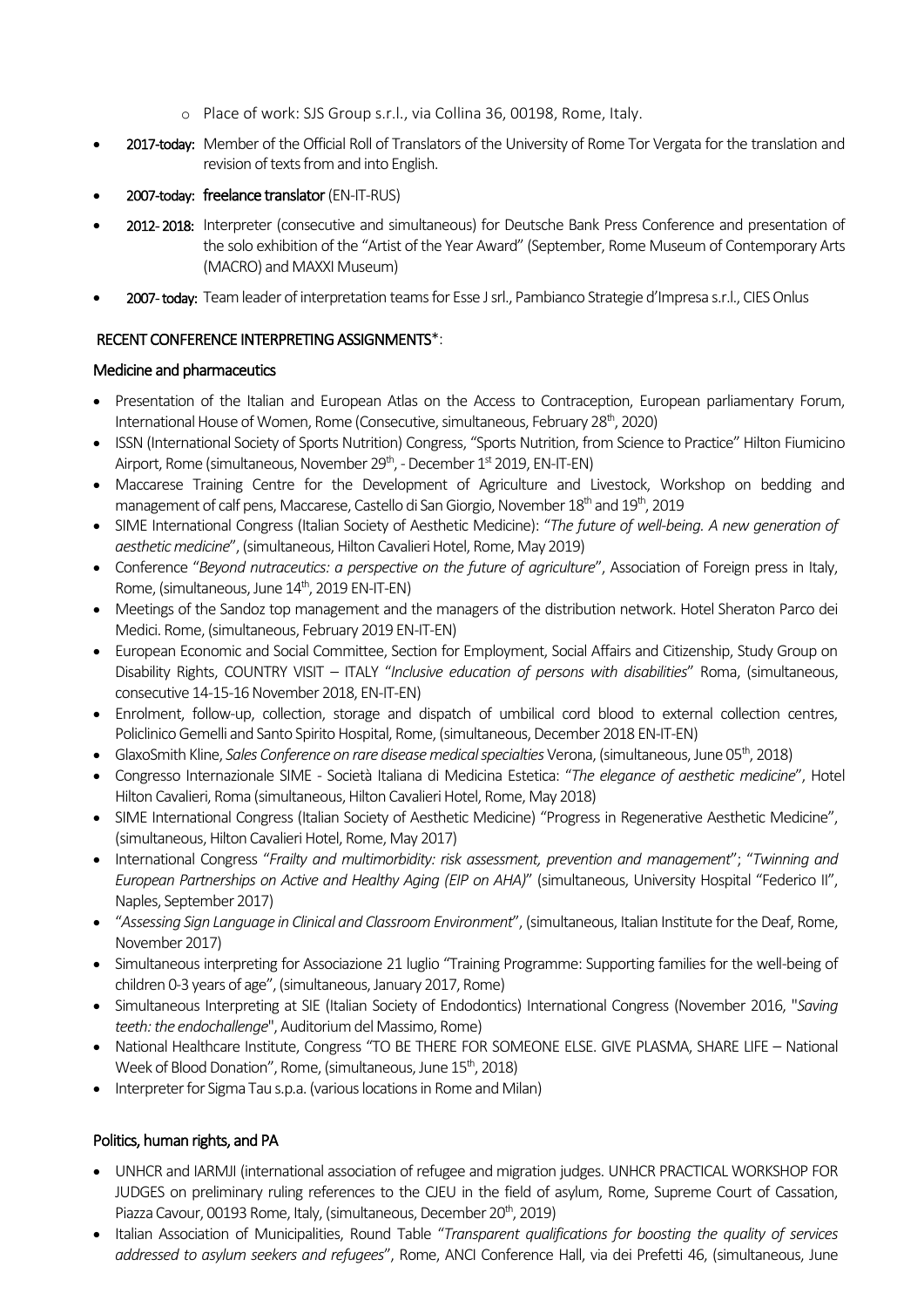$18^{th}$ , 2019, EN-IT-EN)

- Round Table on "*Prevention, contrast, and response to sexual and gender violence and the trafficking of human beings in the context of the asylum system*", UNHCR, Comunità di Sant'Egidio (simultaneous, February 21st, 2019)
- Workshop on "*Quality Assurance in the Refugee Status Determination (RDS) procedures"*, UNHCR, Advanced School of Police Corps, Rome (simultaneous, February 27<sup>th</sup>, 2019)
- La Sapienza University, Faculty of Economics Tarantelli lectures, "*Macroeconomic performance problems in the Eurozone*", Professor Wendy Carlin, UCL. (simultaneous, March 18th, 2019)
- European Asylum Support Office "*Practical Cooperation Conference on Mali and Cote d'Ivoire*", Roma, Piazza della Pilotta 4, Rome (simultaneous, November 12-13<sup>th</sup>, 2018).
- EUROMED Rights Network, meetings between the Deputy Minister of Foreign Affairs and Italian MPs and the representatives of the EUROMED Rights network (human rights in the European Mediterranean area). Ministry of Foreign Affairs, Piazzale della Farnesina 1, Rome; Italian Parliament, Piazza del Parlamento 46 (simultaneous interpreting, February  $28<sup>th</sup>$ , 2019, EN-IT-EN)
- La Sapienza University, Faculties of Economics and Law, University of Rome, Federico Caffè lectures: "*Economic Populism: Two Continents, Two Centuries*". *Lectio Magistralis* Prof. Eichengreen, Professor of Economics and Political Science, University of California, Berkeley (simultaneous, December 10<sup>th</sup>, 2018, EN-IT-EN).
- Senate of the Italian Republic, Sala Caduti di Nassirya, Press Conference "Protecting civil liberties. The situation in Russia, Moldova and Kazakhstan" (consecutive, simultaneous, July 2018)
- Senate of the Italian Republic, Sala Koch, "*Europe: rule of law and state of human rights*", (simultaneous, Rome, October 2016)
- Auditorium Conciliazione, Contromafie progetto *TIE: Tackling Illegal Economy* (simultaneous, October 2014, EN-IT-EN)
- Simultaneous interpreting for the European Parliament (March 2011, "The Mediterranean towards democracy. Listening to the Middle East" Sala Consiliare Provincia di Roma, Palazzo Valentini)
- Simultaneous and consecutive interpreting during parliamentary hearings and meetings between the delegations of the Open Dialogue Foundation, Italian journalists and members of the Italian Parliament and Senate (2012-2018, Italian Senate and Parliament)
- $\bullet$  Simultaneous interpreting for Associazione "Libera" (July 2011 and 2012, 1st and 2<sup>nd</sup> edition of the International Forum and Summer School "Otranto Legality Experience (Globalisation, Organised Crime, and illegal economies" Municipality of Otranto, University of Lecce)
- Simultaneous interpreting for Poste Italiane, " $1<sup>st</sup>$  EUROMED General Assembly" (March 2011, Sala Europa)
- Consecutive interpreting for the Knowledge Transfer Office (University of Bologna) and Technology Transfer Office (University of Saint Peterbourg) (2005-2006, University of Bologna) and during lessons and workshops of the "*School of tourism. Cultural tourism in Bulgaria: training operators and developing of museum activities*"
- Simultaneous interpreting during the opening of the International Exhibition "Mare Coniungit" (May 2005, Ancona, Italy)

# Technical, Civil Engineering, Architecture

- MEDSEALITTER Final Event, International conference and workshop "*Developing Mediterranean-specific protocols to protect biodiversity from litter impact at basin and local MPAs scales*", European Regional Development Fund, Italian Society of Geography, Rome, Villa Celimontana | (simultaneous, June 11, 12th, 2019, EN-IT-EN)
- S.P.A.M. Congress, International Architectural Project Week, Official Roll of Architects of the City of Rome, Acquario Romano, (simultaneous, October 2019, , EN-IT-EN)
- $\bullet$  Saxxa Grestones Event, Sala dei Cavalieri di Rodi, Piazza del Grillo 01, 00184 Roma (simultaneous, June 27 $^{\rm th}$ , 2019, EN-IT-EN)
- La Sapienza University, Faculty of Engineering, "*DFI- EFFC international conference on deep foundations and ground improvement*" (simultaneous, June 2018, EN-IT-EN)
- Autostrade per l'Italia, meetings of Civil Works Committee, Rome, headquarters of Autostrade per l'Italia, (simultaneous, September 2017-January 2018, EN-IT-EN)
- Simultaneous interpreting for the Follow-up meeting of the Zurich Process for international cooperation of Italy and neighbouring countries in the railway sector, "*Heavy goods Traffic management systems in the Alpine area –Incident Management of events in the Alpine galleries Safety in Railway Tunnels in the Alpine Area- EnvAlp*" (simultaneous, December 2016, EN-IT-EN)
- Ministry of the Environment, meetings between the representatives of EVERGREEN s.p.a. and officers of the Ministry of the Environment and the Taranto Port Authority (simultaneous, 2012-2015, EN-IT-EN)
- Meetings of port authority and ministerial officers in the Russian Federation and the managers of companies specialised in port and civil engineering (SJS Group and Acquatecno (simultaneous, consecutive, liaison 2007-2012,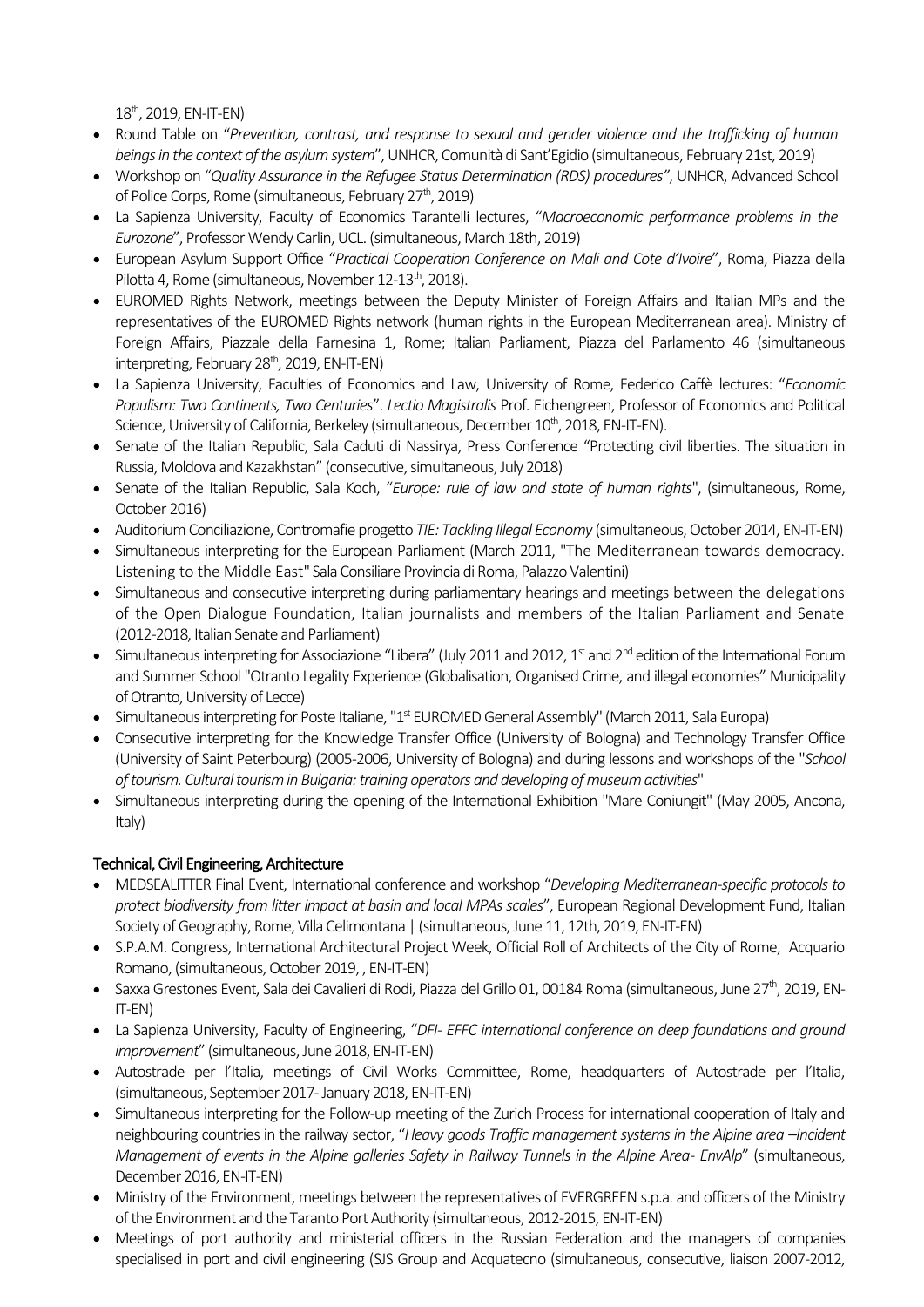#### RUS-IT-RUS)

## Business

- Ernst & Young Energy Forum, *Power to our Planet*, Palazzo Varignana, Castel San Pietro Terme, Bologna  $(\text{simultaneous}, \text{May } 30^{\text{th}}, 31^{\text{st}} \text{ } 2019, \text{ EN-IT-EN})$
- CHIMEC *Annual Meeting, Analysis of Sales Results and Forecasts*, Hotel Shangri La, Rome (simultaneous, January 2017, EN-IT-EN)
- PM Expo on Project Management, Roma, Auditorium del Massimo (simultaneous, October 2017, EN-IT-EN)
- Autostrade per l'Italia, Boards of Directors, Rome, headquarters of Autostrade per l'Italia, (simultaneous, September 2017-January 2018, EN-IT-EN)
- Consecutive interpreting for Nexo Corporation s.r.l. (October 2017 Philip Kotler Management Forum., Preliminary interviews to Professor Philip Kotler and opening press conference, Sala Reale, Milan)

## Arts, fashion, TV, sports, and entertainment

- 5° Design Summit Pambianco "*THE DESIGN INDUSTRY BETWEEN THE CONSUMER AND CONTRACT CHANNEL.*  Current challenges for the sector", Milan, Italian Stock Exchange, Piazza degli Affari 6 (simultaneous, June 26<sup>th</sup>, 2019, EN-IT-EN)
- 3° Beauty Summit Pambianco, "*THE ITALIAN COSMETICS SECTOR AND THE CHALLENGES OF NEW CHANNELS*", Milan, Italian Stock Exchange, Piazza degli Affari 6 (simultaneous, April 3<sup>rd</sup>, 2019, EN-IT-EN)
- 22° Fashion & Luxury Summit "*The future of Italian fashion: strategies for growth in the Italian and International Market*" Milan, Italian Stock Exchange, Piazza degli Affari 6 (simultaneous-November 2017, EN-IT-EN)
- On-air interpreting at Juwelo Telesales (simultaneous, 2017-2018, EN-IT-EN)
- Spazio Novecento, Roma Sales Conference "*The future is now. AW Lab 20 years*" (Simultaneous, November 2017, EN-IT-EN)
- Rome University of Fine Arts (RUFA) Contest Award Ceremony, Roma, Auditorium del Massimo (simultanea, novembre 2016, EN-IT-EN)
- Consecutive interpreting for Deutsche Bank Press Conference and presentation of the solo exhibition of the "Artist of the Year Award, MAXXI Museum, Rome) (simultaneous, consecutive, 2012-2018 editions)
- Presentation of the XII and XIII editions of FOTOGRAFIA, International Rome Festival of Photography, Museum of Contemporary Art, MACRO (simultaneous, September 2012-2013, EN-IT-EN)
- Presidency of the Council of Ministers, Round Table on "*Strategies, instruments and good practices to contrast racism. From large stadiums to small sports clubs*" Rome, Largo Chigi 19 (consecutive, October 07<sup>th</sup>, 2019, EN-IT-EN)
- Final Conference of the Project #DOPOUT "*Social network and peer education to fight doping*", Spazio Europa Conference Hall, Italian office of the European Parliament, Rome (simultaneous, November 29<sup>th</sup>, 2018, EN-IT-EN)
- UNAR (Ministry of Equal Opportunites, Minsitry for International Cooperation and Integration "*The heart of the game. The participation of supporters: a possible way for football*" UNAR, UISP, European Union, "Social inclusion through sports: a viable model – MIMoSA project", Rome, Radisson Hotel (simultaneous, 2012-2013, EN-IT-EN)
- UISP, Italian Sports Union, Training course for sports instructors "*Sport welcomes refugees*", Erasmus + (simultaneous, July 2017, EN-IT-EN)
- Accademia d'Ungheria, International Conference on Sanctuaries and Pilgrimages in Central and Eastern Europe (simultaneous, May 2018, EN-IT-EN)
- Centro Mariapoli Castel Gandolfo, *4TH INTERNATIONAL SCHOLAS CHAIRS CONGRESS- "University and school. Towards a revival of universities that "go forth*" (simultaneous, July 2018, EN-IT-EN)

## RECENT TRANSLATION ASSIGNMENTS

#### Medicine and pharmaceutics

- Translation of BRCGS Food Safety Standard
- Translation of medical texts (hematology and dermatology) for Baxter (*Full Quality System Assurance certificates, Production Quality Management*, ISO 13485:2003, studies and clinical trials, technical specifications on medical devices, etc.)
- Translation of medical articles published on *The New England Journal of Medicine*
- Member of official translation group, Report "*The Compression Therapy study Group – CTG*"

## Politics and PA

• 2009-today: Translator for CIES Onlus in the framework of its participation in European Projects. Translation of bid